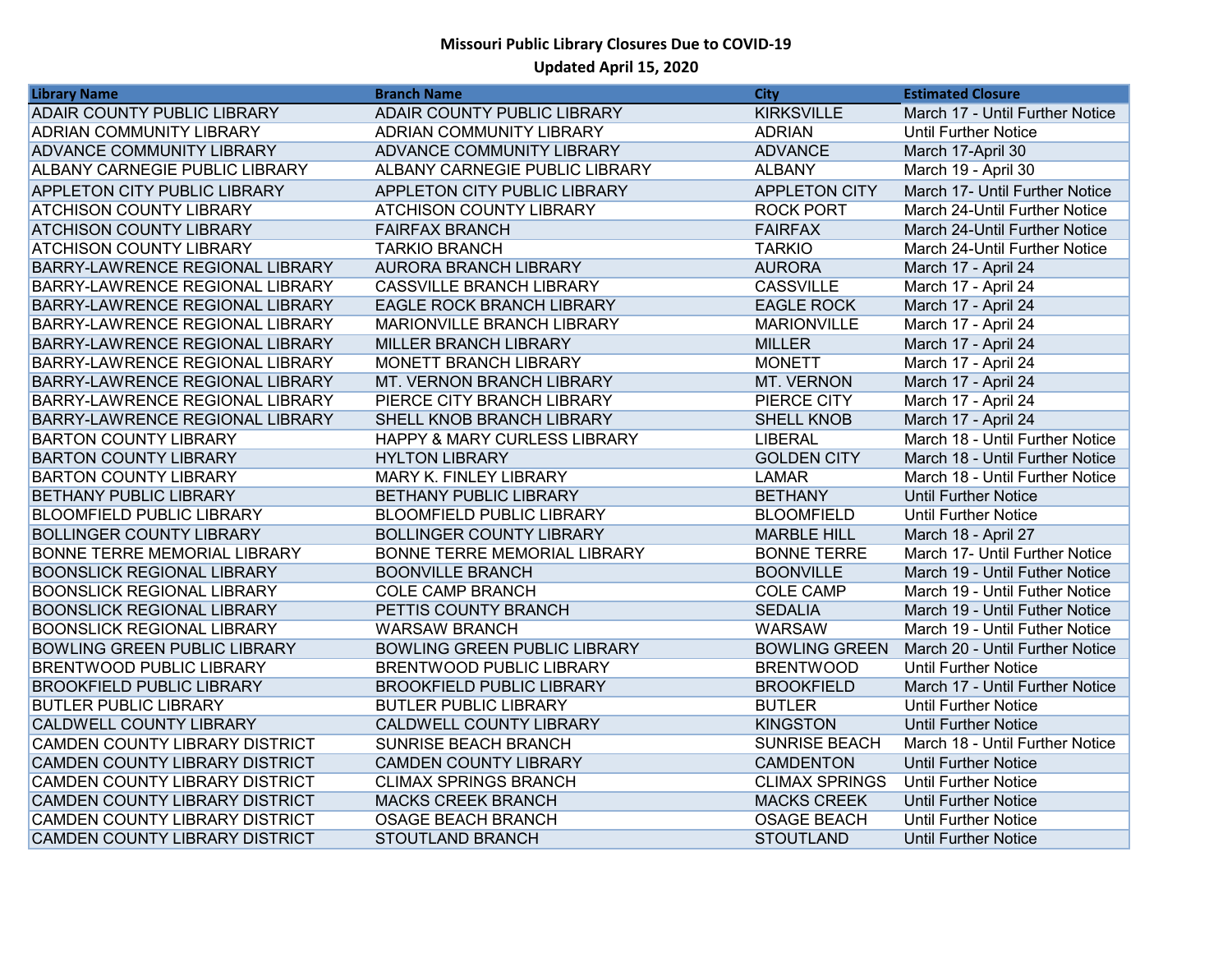| <b>CAMERON PUBLIC LIBRARY</b>                                        | <b>CAMERON PUBLIC LIBRARY</b>        | <b>CAMERON</b>                       | March 18- Until Further Notice                 |
|----------------------------------------------------------------------|--------------------------------------|--------------------------------------|------------------------------------------------|
| <b>CANTON PUBLIC LIBRARY</b>                                         | <b>CANTON PUBLIC LIBRARY</b>         | <b>CANTON</b>                        | March 17 - Until Further Notice                |
| CAPE GIRARDEAU PUBLIC LIBRARY                                        | CAPE GIRARDEAU PUBLIC LIBRARY        |                                      | CAPE GIRARDEAU March 18 - Until Further Notice |
| <b>CARNEGIE PUBLIC LIBRARY</b>                                       | <b>CARNEGIE PUBLIC LIBRARY</b>       | <b>SHELBINA</b>                      | March 20 - April 30                            |
| <b>CARROLLTON PUBLIC LIBRARY</b>                                     | <b>CARROLLTON PUBLIC LIBRARY</b>     | CARROLLTON                           | March 20 - Until Further Notice                |
| <b>CARTER COUNTY LIBRARY</b>                                         | <b>CARTER COUNTY PUBLIC LIBRARY</b>  | <b>VAN BUREN</b>                     | March 19 - Until Further Notice                |
| <b>CARTER COUNTY LIBRARY</b>                                         | <b>ELLSINORE BRANCH</b>              | <b>ELLSINORE</b>                     | March 19 - Until Further Notice                |
| <b>CARTER COUNTY LIBRARY</b>                                         | <b>GRANDIN BRANCH</b>                | <b>GRANDIN</b>                       | March 19 - Until Further Notice                |
| <b>CARTHAGE PUBLIC LIBRARY</b>                                       | <b>CARTHAGE PUBLIC LIBRARY</b>       | <b>CARTHAGE</b>                      | March 18 - Until Further Notice                |
| <b>CARUTHERSVILLE PUBLIC LIBRARY</b>                                 | CARUTHERSVILLE PUBLIC LIBRARY        |                                      | CARUTHERSVILLE March 18 - Until Further Notice |
| <b>CASS COUNTY PUBLIC LIBRARY</b>                                    | <b>ARCHIE BRANCH</b>                 | <b>ARCHIE</b>                        | March 17 - April 26                            |
| <b>CASS COUNTY PUBLIC LIBRARY</b>                                    | <b>DREXEL BRANCH</b>                 | <b>DREXEL</b>                        | March 17 - April 26                            |
| <b>CASS COUNTY PUBLIC LIBRARY</b>                                    | <b>GARDEN CITY BRANCH</b>            | <b>GARDEN CITY</b>                   | March 17 - April 26                            |
| <b>CASS COUNTY PUBLIC LIBRARY</b>                                    | <b>GENEALOGY BRANCH</b>              | <b>HARRISONVILLE</b>                 | March 17 - April 26                            |
| <b>CASS COUNTY PUBLIC LIBRARY</b>                                    | <b>HARRISONVILLE BRANCH</b>          | <b>HARRISONVILLE</b>                 | March 17 - April 26                            |
| <b>CASS COUNTY PUBLIC LIBRARY</b>                                    | NORTHERN RESOURCE CENTER             | <b>BELTON</b>                        | March 17 - April 26                            |
| <b>CASS COUNTY PUBLIC LIBRARY</b>                                    | PLEASANT HILL BRANCH                 | <b>PLEASANT HILL</b>                 | March 17 - April 26                            |
| CEDAR COUNTY LIBRARY DISTRICT                                        | EL DORADO SPRINGS BRANCH             | EL DORADO SPRIN(Until Further Notice |                                                |
| CEDAR COUNTY LIBRARY DISTRICT                                        | <b>STOCKTON BRANCH</b>               | <b>STOCKTON</b>                      | <b>Until Further Notice</b>                    |
| <b>CENTRALIA PUBLIC LIBRARY</b>                                      | <b>CENTRALIA PUBLIC LIBRARY</b>      | <b>CENTRALIA</b>                     | <b>Until Further Notice</b>                    |
| <b>CHRISTIAN COUNTY LIBRARY</b>                                      | <b>OZARK BRANCH</b>                  | <b>OZARK</b>                         | March 18 - Until Further Notice                |
| <b>CHRISTIAN COUNTY LIBRARY</b>                                      | <b>CLEVER BRANCH</b>                 | <b>CLEVER</b>                        | March 18 - Until Further Notice                |
| <b>CHRISTIAN COUNTY LIBRARY</b>                                      | <b>NIXA BRANCH</b>                   | <b>NIXA</b>                          | March 18 - Until Further Notice                |
| <b>CLARKSVILLE PUBLIC LIBRARY</b>                                    | <b>CLARKSVILLE PUBLIC LIBRARY</b>    | <b>CLARKSVILLE</b>                   | March 16- Until Further Notice                 |
| <b>CRAWFORD COUNTY LIBRARY</b>                                       | <b>BOURBON BRANCH</b>                | <b>BOURBON</b>                       | March 18 - Until Further Notice                |
| <b>CRAWFORD COUNTY LIBRARY</b>                                       | <b>RECKLEIN MEORIAL</b>              | <b>CUBA</b>                          | March 18 - Until Further Notice                |
| <b>CRAWFORD COUNTY LIBRARY</b>                                       | STEELVILLE CITY LIBRARY              | <b>STEELVILLE</b>                    | March 18 - Until Further Notice                |
| <b>CRYSTAL CITY PUBLIC LIBRARY</b>                                   | <b>CRYSTAL CITY PUBLIC LIBRARY</b>   | <b>CRYSTAL CITY</b>                  | March 17 - April 30                            |
| <b>DADE COUNTY LIBRARY</b>                                           | <b>DADE COUNTY LIBRARY</b>           | <b>GREENFIELD</b>                    | March 19-April 24                              |
| <b>DALLAS COUNTY LIBRARY</b>                                         | <b>DALLAS COUNTY LIBRARY</b>         | <b>BUFFALO</b>                       | March 23 - Until Further Notice                |
| DANIEL BOONE REGIONAL LIBRARY                                        | CALLAWAY COUNTY PUBLIC LIBRARY       | <b>FULTON</b>                        | March 17- Until Further Notice                 |
| DANIEL BOONE REGIONAL LIBRARY                                        | <b>COLUMBIA PUBLIC LIBRARY</b>       | <b>COLUMBIA</b>                      | March 17- Until Further Notice                 |
| DANIEL BOONE REGIONAL LIBRARY                                        | <b>HOLTS SUMMIT PUBLIC LIBRARY</b>   | <b>HOLTS SUMMIT</b>                  | March 17- Until Further Notice                 |
| DANIEL BOONE REGIONAL LIBRARY                                        | SOUTHERN BOONE COUNTY PUBLIC LIBRARY | <b>ASHLAND</b>                       | March 17- Until Further Notice                 |
| <b>DAVIESS COUNTY LIBRARY</b>                                        | <b>DAVIESS COUNTY LIBRARY</b>        | <b>GALLATIN</b>                      | March 21- Until Further Notice                 |
| <b>DAVIESS COUNTY LIBRARY</b>                                        | <b>JAMESPORT BRANCH</b>              | <b>JAMESPORT</b>                     | March 21- Until Further Notice                 |
| <b>DE SOTO PUBLIC LIBRARY</b>                                        | DE SOTO PUBLIC LIBRARY               | DE SOTO                              | <b>Until Further Notice</b>                    |
| <b>DESLOGE PUBLIC LIBRARY</b>                                        | DESLOGE PUBLIC LIBRARY               | <b>DESLOGE</b>                       | <b>Until Further Notice</b>                    |
| DONIPHAN-RIPLEY COUNTY LIBRARY DISTRI(DONIPHAN-RIPLEY COUNTY LIBRARY |                                      | <b>DONIPHAN</b>                      | Until Further Notice                           |
| DONIPHAN-RIPLEY COUNTY LIBRARY DISTRI(NAYLOR LIBRARY                 |                                      | <b>NAYLOR</b>                        | <b>Until Further Notice</b>                    |
| DOUGLAS COUNTY PUBLIC LIBRARY                                        | DOUGLAS COUNTY PUBLIC LIBRARY        | <b>AVA</b>                           | March 17 - Until Further Notice                |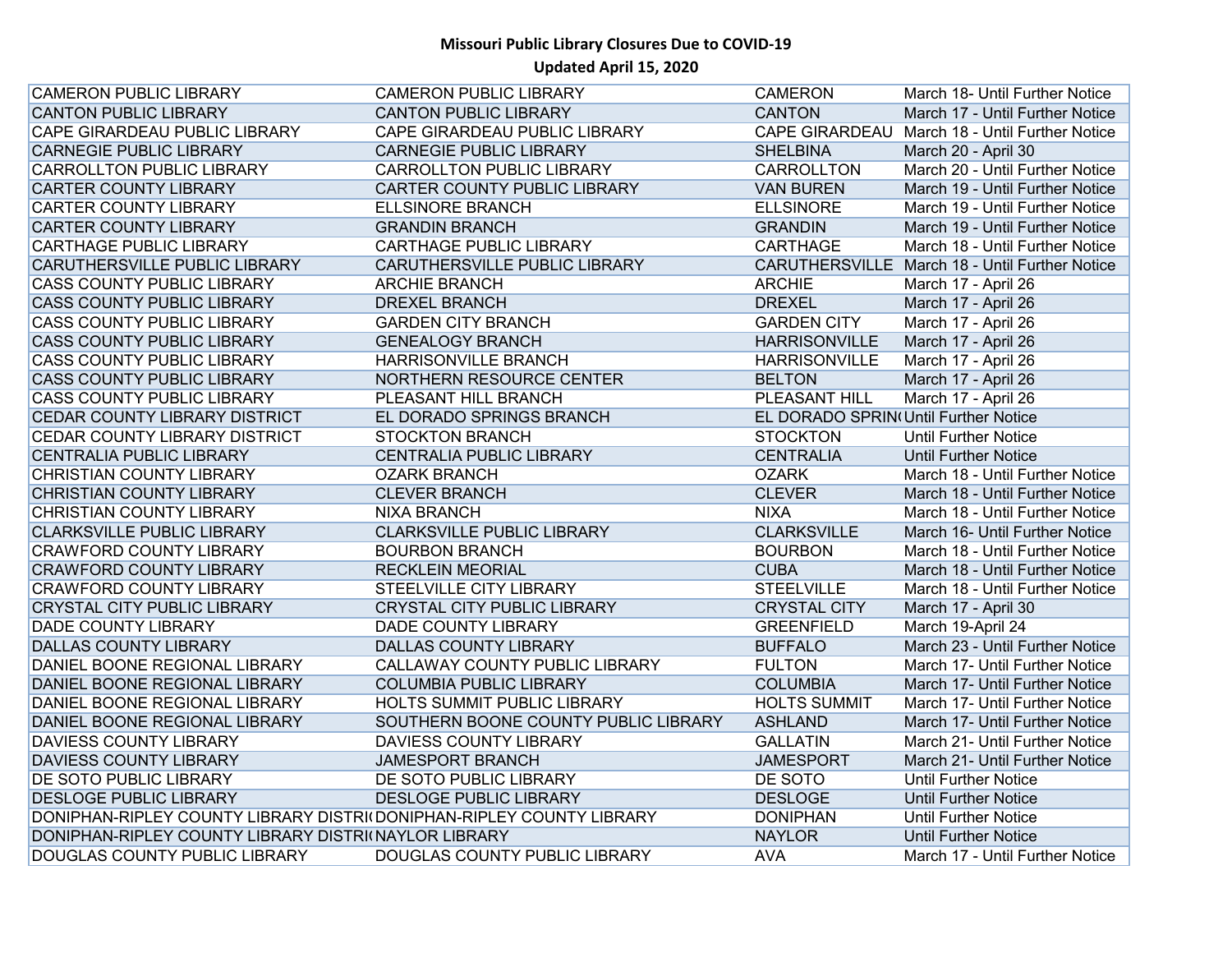| <b>DULANY MEMORIAL LIBRARY</b>     | DULANY MEMORIAL LIBRARY                                                                  | <b>SALISBURY</b>       | March 21-Further Notice         |
|------------------------------------|------------------------------------------------------------------------------------------|------------------------|---------------------------------|
| <b>FAIRVIEW COMMUNITY LIBRARY</b>  | FAIRVIEW COMMUNITY LIBRARY                                                               | <b>FAIRVIEW</b>        | <b>Until Further Notice</b>     |
| <b>FARMINGTON PUBLIC LIBRARY</b>   | <b>FARMINGTON PUBLIC LIBRARY</b>                                                         | <b>FARMINGTON</b>      | March 18- Until Further Notice  |
|                                    | FERGUSON MUNICIPAL PUBLIC LIBRARY DIS FERGUSON MUNICIPAL PUBLIC LIBRARY DISTRIC FERGUSON |                        | March 18 - Until Further Notice |
| <b>FESTUS PUBLIC LIBRARY</b>       | <b>FESTUS PUBLIC LIBRARY</b>                                                             | <b>FESTUS</b>          | <b>Until Further Notice</b>     |
| <b>FORSYTH LIBRARY</b>             | <b>FORSYTH LIBRARY</b>                                                                   | <b>FORSYTH</b>         | March 17- Until Further Notice  |
| <b>GENTRY COUNTY LIBRARY</b>       | <b>GENTRY COUNTY LIBRARY</b>                                                             | <b>STANBERRY</b>       | <b>Until Further Notice</b>     |
| <b>GERALD AREA LIBRARY</b>         | <b>GERALD AREA LIBRARY</b>                                                               | <b>GERALD</b>          | <b>Until Further Notice</b>     |
|                                    | GRUNDY COUNTY-JEWETT NORRIS LIBRARY GRUNDY COUNTY-JEWETT NORRIS LIBRARY                  | <b>TRENTON</b>         | March 18- Until Further Notice  |
| <b>HAMILTON PUBLIC LIBRARY</b>     | <b>HAMILTON PUBLIC LIBRARY</b>                                                           | <b>HAMILTON</b>        | Marh 17- May 1                  |
| HANNIBAL FREE PUBLIC LIBRARY       | HANNIBAL FREE PUBLIC LIBRARY                                                             | <b>HANNIBAL</b>        | March 17 - Until Further Notice |
| HEARTLAND REGIONAL LIBRARY SYSTEM  | HEARTLAND REGIONAL LIBRARY SYSTEM BELLE I BELLE                                          |                        | Until Further Notice            |
| HEARTLAND REGIONAL LIBRARY SYSTEM  | MARIES COUNTY LIBRARY SERVICE CENTER - VIE VIENNA                                        |                        | <b>Until Further Notice</b>     |
| HEARTLAND REGIONAL LIBRARY SYSTEM  | MILLER COUNTY LIBRARY SERVICE CENTER - ELE ELDON                                         |                        | <b>Until Further Notice</b>     |
| HEARTLAND REGIONAL LIBRARY SYSTEM  | MILLER COUNTY LIBRARY SERVICE CENTER - IBEI IBERIA                                       |                        | <b>Until Further Notice</b>     |
| <b>HENRY COUNTY LIBRARY</b>        | <b>HENRY COUNTY LIBRARY</b>                                                              | <b>CLINTON</b>         | <b>Until Further Notice</b>     |
| <b>HENRY COUNTY LIBRARY</b>        | LENORA BLACKMORE BRANCH                                                                  | <b>WINDSOR</b>         | <b>Until Further Notice</b>     |
| <b>HICKORY COUNTY LIBRARY</b>      | <b>HICKORY COUNTY LIBRARY</b>                                                            | <b>HERMITAGE</b>       | March 21 - April 30             |
| HOWARD COUNTY PUBLIC LIBRARY       | HOWARD COUNTY PUBLIC LIBRARY                                                             | <b>FAYETTE</b>         | <b>Until Further Notice</b>     |
| JAMES MEMORIAL PUBLIC LIBRARY      | <b>JAMES MEMORIAL LIBRARY</b>                                                            | <b>ST. JAMES</b>       | March 19- Until Further Notice  |
| JEFFERSON COUNTY LIBRARY DISTRICT  | <b>ARNOLD BRANCH</b>                                                                     | <b>ARNOLD</b>          | March 18-April 30               |
| JEFFERSON COUNTY LIBRARY DISTRICT  | NORTHWEST BRANCH                                                                         | <b>HIGH RIDGE</b>      | March 18-April 30               |
| JEFFERSON COUNTY LIBRARY DISTRICT  | <b>WINDSOR BRANCH</b>                                                                    | <b>BARNHART</b>        | March 18-April 30               |
| JESSIE E. MCCULLY MEMORIAL LIBRARY | JESSIE E. MCCULLY MEMORIAL LIBRARY                                                       | <b>DIXON</b>           | <b>Until Further Notice</b>     |
| <b>JOPLIN PUBLIC LIBRARY</b>       | <b>JOPLIN PUBLIC LIBRARY</b>                                                             | <b>JOPLIN</b>          | March 18 - Until Further Notice |
|                                    | JOSEPH PALMER FAMILY MEMORIAL LIBRAR' JOSEPH PALMER FAMILY MEMORIAL LIBRARY              | <b>ELSBERRY</b>        | <b>Until Further Notice</b>     |
| KANSAS CITY PUBLIC LIBRARY         | <b>CENTRAL LIBRARY</b>                                                                   | <b>KANSAS CITY</b>     | <b>Until Further Notice</b>     |
| KANSAS CITY PUBLIC LIBRARY         | IRENE H. RUIZ BIBLIOTECA DE LAS AMERICAS                                                 | <b>KANSAS CITY</b>     | <b>Until Further Notice</b>     |
| KANSAS CITY PUBLIC LIBRARY         | LUCILE H. BLUFORD BRANCH                                                                 | <b>KANSAS CITY</b>     | <b>Until Further Notice</b>     |
| KANSAS CITY PUBLIC LIBRARY         | NORTH-EAST BRANCH                                                                        | <b>KANSAS CITY</b>     | <b>Until Further Notice</b>     |
| <b>KANSAS CITY PUBLIC LIBRARY</b>  | <b>PLAZA BRANCH</b>                                                                      | <b>KANSAS CITY</b>     | <b>Until Further Notice</b>     |
| KANSAS CITY PUBLIC LIBRARY         | SOUTHEAST BRANCH                                                                         | <b>KANSAS CITY</b>     | Until Further Notice            |
| KANSAS CITY PUBLIC LIBRARY         | <b>SUGAR CREEK BRANCH</b>                                                                | <b>SUGAR CREEK</b>     | <b>Until Further Notice</b>     |
| KANSAS CITY PUBLIC LIBRARY         | <b>TRAILS WEST BRANCH</b>                                                                | <b>INDEPENDENCE</b>    | <b>Until Further Notice</b>     |
| KANSAS CITY PUBLIC LIBRARY         | <b>WALDO BRANCH</b>                                                                      | <b>KANSAS CITY</b>     | <b>Until Further Notice</b>     |
| KANSAS CITY PUBLIC LIBRARY         | <b>WESTPORT BRANCH</b>                                                                   | <b>KANSAS CITY</b>     | <b>Until Further Notice</b>     |
| <b>KELLER PUBLIC LIBRARY</b>       | KELLER PUBLIC LIBRARY OF DEXTER                                                          | <b>DEXTER</b>          | March 18 - Until Further Notice |
| <b>KEYTESVILLE PUBLIC LIBRARY</b>  | KEYTESVILLE PUBLIC LIBRARY                                                               | <b>KEYTESVILLE</b>     | <b>Until Further Notice</b>     |
| KIMBERLING AREA LIBRARY            | KIMBERLING AREA LIBRARY                                                                  | <b>KIMBERLING CITY</b> | <b>Until Further Notice</b>     |
| KIRKWOOD PUBLIC LIBRARY            | KIRKWOOD PUBLIC LIBRARY                                                                  | <b>KIRKWOOD</b>        | <b>Until Further Notice</b>     |
| LA PLATA PUBLIC LIBRARY            | LA PLATA PUBLIC LIBRARY                                                                  | <b>LA PLATA</b>        | March 19 - Until Futher Notice  |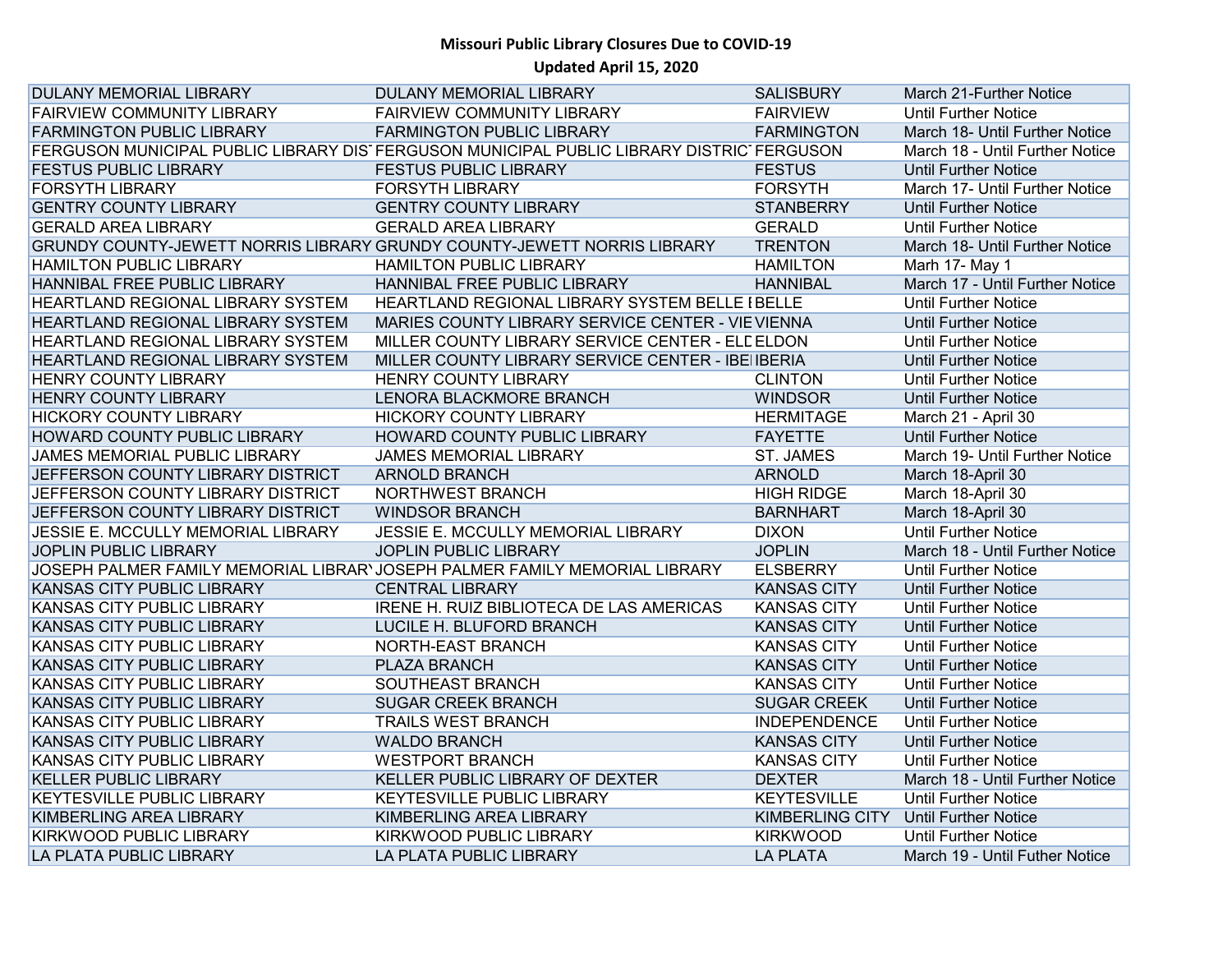| LEBANON-LACLEDE COUNTY LIBRARY                           | LEBANON-LACLEDE COUNTY LIBRARY                                              | <b>LEBANON</b>                      | March 19-April 20                                      |
|----------------------------------------------------------|-----------------------------------------------------------------------------|-------------------------------------|--------------------------------------------------------|
| LEWIS LIBRARY OF GLASGOW                                 | LEWIS LIBRARY OF GLASGOW                                                    | <b>GLASGOW</b>                      | March 18- Until Further Notice                         |
| LITTLE DIXIE REGIONAL LIBRARIES                          | ATTERBURY MEMORIAL LIBRARY                                                  | <b>MADISON</b>                      | <b>Until Further Notice</b>                            |
| LITTLE DIXIE REGIONAL LIBRARIES                          | DULANY MEMORIAL LIBRARY                                                     | <b>PARIS</b>                        | <b>Until Further Notice</b>                            |
| LITTLE DIXIE REGIONAL LIBRARIES                          | <b>HUNTSVILLE LIBRARY</b>                                                   | <b>HUNTSVILLE</b>                   | <b>Until Further Notice</b>                            |
| LITTLE DIXIE REGIONAL LIBRARIES                          | <b>MOBERLY BRANCH</b>                                                       | <b>MOBERLY</b>                      | <b>Until Further Notice</b>                            |
| <b>LIVINGSTON COUNTY LIBRARY</b>                         | <b>LIVINGSTON COUNTY LIBRARY</b>                                            | <b>CHILLICOTHE</b>                  | March 17 - Until Further Notice                        |
| LOCKWOOD PUBLIC LIBRARY                                  | LOCKWOOD PUBLIC LIBRARY                                                     | <b>LOCKWOOD</b>                     | <b>Until Further Notice</b>                            |
| <b>MACON PUBLIC LIBRARY</b>                              | <b>MACON PUBLIC LIBRARY</b>                                                 | <b>MACON</b>                        | March 18 - April 30                                    |
| MAPLEWOOD PUBLIC LIBRARY                                 | MAPLEWOOD PUBLIC LIBRARY                                                    | <b>MAPLEWOOD</b>                    | <b>Until Further Notice</b>                            |
| MARCELINE CARNEGIE LIBRARY                               | MARCELINE CARNEGIE LIBRARY                                                  | <b>MARCELINE</b>                    | March 19 - April 30                                    |
|                                                          | MARION COUNTY LIBRARY SUB-DISTRICT #1 MARION COUNTY LIBRARY SUB-DISTRICT #1 | <b>PALMYRA</b>                      | March 19-Until Further Notice                          |
| MARSHALL PUBLIC LIBRARY                                  | MARSHALL PUBLIC LIBRARY                                                     | <b>MARSHALL</b>                     | <b>Until Further Notice</b>                            |
| <b>MARYVILLE PUBLIC LIBRARY</b>                          | MARYVILLE PUBLIC LIBRARY                                                    | <b>MARYVILLE</b>                    | <b>Until Further Notice</b>                            |
| MCDONALD COUNTY LIBRARY                                  | ANNE CROXDALE MEMORIAL LIBRARY                                              | SOUTHWEST CITY Until Further Notice |                                                        |
| MCDONALD COUNTY LIBRARY                                  | NOEL COMMUNITY LIBRARY                                                      | <b>NOEL</b>                         | <b>Until Further Notice</b>                            |
| MCDONALD COUNTY LIBRARY                                  | PINEVILLE LIBRARY                                                           | <b>PINEVILLE</b>                    | <b>Until Further Notice</b>                            |
| <b>MERCER COUNTY LIBRARY</b>                             | <b>MERCER COUNTY LIBRARY</b>                                                | <b>PRINCETON</b>                    | <b>Until Further Notice</b>                            |
| MEXICO-AUDRAIN COUNTY LIBRARY DISTRIC FARBER BRANCH      |                                                                             | <b>FARBER</b>                       | March 22-Until Further Notice                          |
| MEXICO-AUDRAIN COUNTY LIBRARY DISTRIC LADDONIA BRANCH    |                                                                             | <b>LADDONIA</b>                     | March 22-Until Further Notice                          |
| MEXICO-AUDRAIN COUNTY LIBRARY DISTRIC MARTINSBURG BRANCH |                                                                             | <b>MARTINSBURG</b>                  | March 22-Until Further Notice                          |
| MEXICO-AUDRAIN COUNTY LIBRARY DISTRIC MEXICO BRANCH      |                                                                             | <b>MEXICO</b>                       | March 22-Until Further Notice                          |
| MEXICO-AUDRAIN COUNTY LIBRARY DISTRIC VANDALIA BRANCH    |                                                                             | <b>VANDALIA</b>                     | March 22-Until Further Notice                          |
| MID-CONTINENT PUBLIC LIBRARY                             | <b>ANTIOCH BRANCH</b>                                                       | <b>GLADSTONE</b>                    | March 16 - Until Further Notice                        |
| MID-CONTINENT PUBLIC LIBRARY                             | <b>BLUE RIDGE BRANCH</b>                                                    | <b>KANSAS CITY</b>                  | March 16 - Until Further Notice                        |
| MID-CONTINENT PUBLIC LIBRARY                             | <b>BLUE SPRINGS NORTH BRANCH</b>                                            | <b>BLUE SPRINGS</b>                 | March 16 - Until Further Notice                        |
| MID-CONTINENT PUBLIC LIBRARY                             | <b>BLUE SPRINGS SOUTH BRANCH</b>                                            | <b>BLUE SPRINGS</b>                 | March 16 - Until Further Notice                        |
| MID-CONTINENT PUBLIC LIBRARY                             | <b>BOARDWALK BRANCH</b>                                                     | <b>KANSAS CITY</b>                  | March 16 - Until Further Notice                        |
| MID-CONTINENT PUBLIC LIBRARY                             | <b>BUCKNER BRANCH</b>                                                       | <b>BUCKNER</b>                      | March 16 - Until Further Notice                        |
| MID-CONTINENT PUBLIC LIBRARY                             | <b>CAMDEN POINT BRANCH</b>                                                  | <b>CAMDEN POINT</b>                 | March 16 - Until Further Notice                        |
| MID-CONTINENT PUBLIC LIBRARY                             | <b>CLAYCOMO BRANCH</b>                                                      | <b>CLAYCOMO</b>                     | March 16 - Until Further Notice                        |
| MID-CONTINENT PUBLIC LIBRARY                             | <b>COLBERN ROAD BRANCH</b>                                                  | <b>LEE'S SUMMIT</b>                 | March 16 - Until Further Notice                        |
| MID-CONTINENT PUBLIC LIBRARY                             | <b>DEARBORN BRANCH</b>                                                      | <b>DEARBORN</b>                     | March 16 - Until Further Notice                        |
| MID-CONTINENT PUBLIC LIBRARY                             | <b>EDGERTON BRANCH</b>                                                      | <b>EDGERTON</b>                     | March 16 - Until Further Notice                        |
| MID-CONTINENT PUBLIC LIBRARY                             | <b>EXCELSIOR SPRINGS BRANCH</b>                                             |                                     | <b>EXCELSIOR SPRIN(March 16 - Until Further Notice</b> |
| MID-CONTINENT PUBLIC LIBRARY                             | <b>GRAIN VALLEY BRANCH</b>                                                  | <b>GRAIN VALLEY</b>                 | March 16 - Until Further Notice                        |
| MID-CONTINENT PUBLIC LIBRARY                             | <b>GRANDVIEW BRANCH</b>                                                     | <b>GRANDVIEW</b>                    | March 16 - Until Further Notice                        |
| MID-CONTINENT PUBLIC LIBRARY                             | <b>JOE HERNDON BRANCH</b>                                                   | <b>RAYTOWN</b>                      | March 16 - Until Further Notice                        |
| MID-CONTINENT PUBLIC LIBRARY                             | <b>KEARNEY BRANCH</b>                                                       | <b>KEARNEY</b>                      | March 16 - Until Further Notice                        |
| MID-CONTINENT PUBLIC LIBRARY                             | LEE'S SUMMIT BRANCH                                                         | <b>LEE'S SUMMIT</b>                 | March 16 - Until Further Notice                        |
| MID-CONTINENT PUBLIC LIBRARY                             | <b>LIBERTY BRANCH</b>                                                       | <b>LIBERTY</b>                      | March 16 - Until Further Notice                        |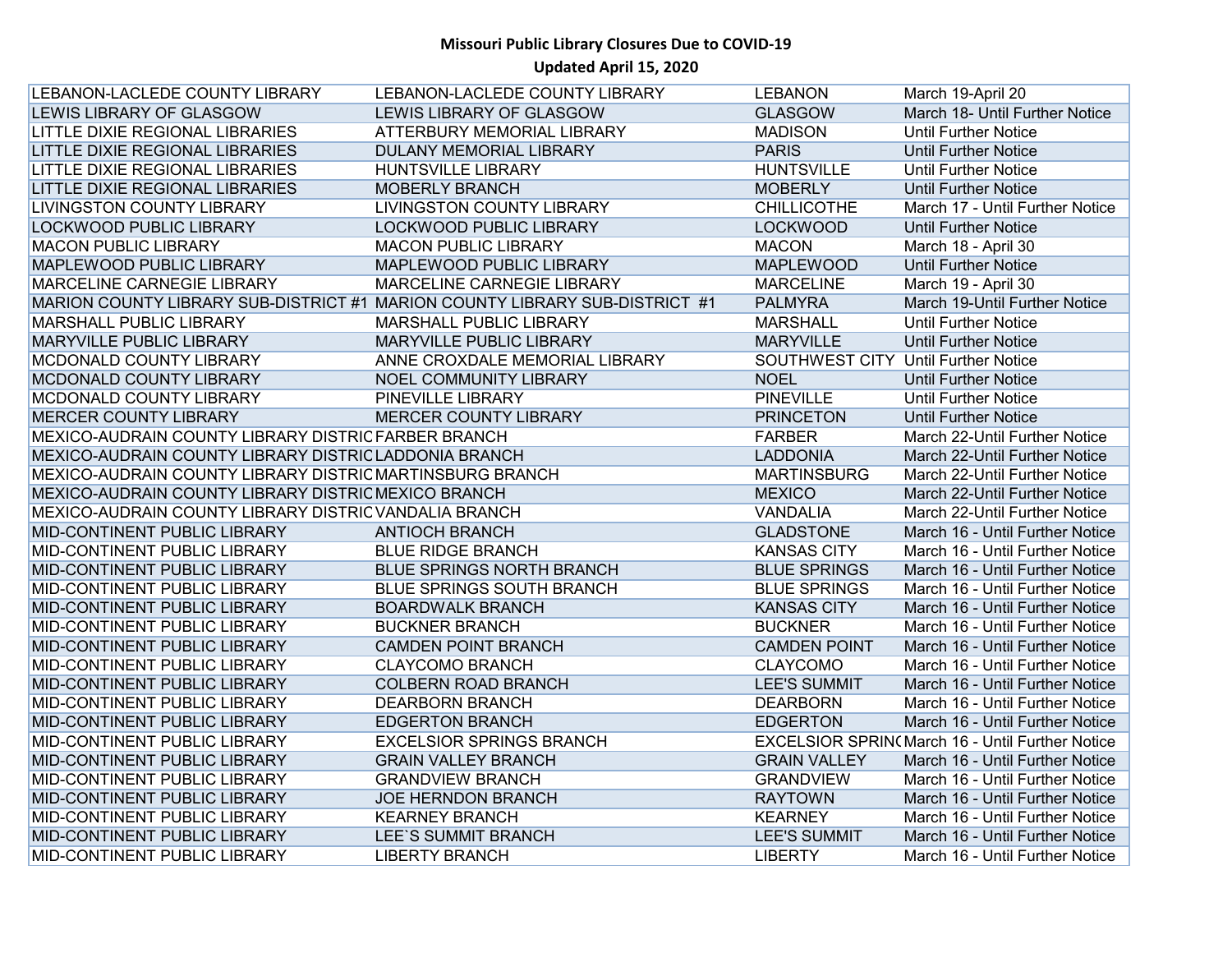| MID-CONTINENT PUBLIC LIBRARY        | <b>LIBRARY BY MAIL</b>               | <b>INDEPENDENCE</b>                  | March 16 - Until Further Notice |
|-------------------------------------|--------------------------------------|--------------------------------------|---------------------------------|
| MID-CONTINENT PUBLIC LIBRARY        | LONE JACK BRANCH                     | <b>LONE JACK</b>                     | March 16 - Until Further Notice |
| MID-CONTINENT PUBLIC LIBRARY        | MIDWEST GENEALOGY CENTER             | <b>INDEPENDENCE</b>                  | March 16 - Until Further Notice |
| MID-CONTINENT PUBLIC LIBRARY        | NORTH INDEPENDENCE BRANCH            | <b>INDEPENDENCE</b>                  | March 16 - Until Further Notice |
| MID-CONTINENT PUBLIC LIBRARY        | NORTH OAK BRANCH                     | <b>KANSAS CITY</b>                   | March 16 - Until Further Notice |
| MID-CONTINENT PUBLIC LIBRARY        | OAK GROVE BRANCH                     | OAK GROVE                            | March 16 - Until Further Notice |
| MID-CONTINENT PUBLIC LIBRARY        | PARKVILLE BRANCH                     | <b>PARKVILLE</b>                     | March 16 - Until Further Notice |
| MID-CONTINENT PUBLIC LIBRARY        | PLATTE CITY BRANCH                   | PLATTE CITY                          | March 16 - Until Further Notice |
| MID-CONTINENT PUBLIC LIBRARY        | <b>RED BRIDGE BRANCH</b>             | <b>KANSAS CITY</b>                   | March 16 - Until Further Notice |
| MID-CONTINENT PUBLIC LIBRARY        | <b>RIVERSIDE BRANCH</b>              | <b>RIVERSIDE</b>                     | March 16 - Until Further Notice |
| MID-CONTINENT PUBLIC LIBRARY        | <b>SMITHVILLE BRANCH</b>             | <b>SMITHVILLE</b>                    | March 16 - Until Further Notice |
| MID-CONTINENT PUBLIC LIBRARY        | SOUTH INDEPENDENCE BRANCH            | <b>INDEPENDENCE</b>                  | March 16 - Until Further Notice |
| MID-CONTINENT PUBLIC LIBRARY        | <b>WESTON BRANCH</b>                 | <b>WESTON</b>                        | March 16 - Until Further Notice |
| MID-CONTINENT PUBLIC LIBRARY        | <b>WOODNEATH LIBRARY CENTER</b>      | <b>KANSAS CITY</b>                   | March 16 - Until Further Notice |
| MISSISSIPPI COUNTY LIBRARY DISTRICT | CLARA DRINKWATER NEWNAM LIBRARY      | <b>CHARLESTON</b>                    | <b>Until Further Notice</b>     |
| MISSISSIPPI COUNTY LIBRARY DISTRICT | MITCHELL MEMORIAL LIBRARY            | <b>EAST PRAIRIE</b>                  | <b>Until Further Notice</b>     |
| MISSOURI RIVER REGIONAL LIBRARY     | MISSOURI RIVER REGIONAL LIBRARY      | <b>JEFFERSON CITY</b>                | March 18 to further notice      |
| MISSOURI RIVER REGIONAL LIBRARY     | <b>OSAGE COUNTY LIBRARY</b>          | <b>LINN</b>                          | March 18 to further notice      |
| MONITEAU COUNTY LIBRARY             | MONITEAU COUNTY LIBRARY @ WOOD PLACE | <b>CALIFORNIA</b>                    | March 19-April 30               |
| MONROE CITY PUBLIC LIBRARY          | MONROE CITY PUBLIC LIBRARY           | MONROE CITY                          | March 18- Until Further Notice  |
| MONTGOMERY CITY PUBLIC LIBRARY      | MONTGOMERY CITY PUBLIC LIBRARY       | MONTGOMERY CIT' Until Further Notice |                                 |
| <b>MORGAN COUNTY LIBRARY</b>        | <b>MORGAN COUNTY LIBRARY</b>         | <b>VERSAILLES</b>                    | March 18 - Until Further Notice |
| MOUND CITY PUBLIC LIBRARY           | MOUND CITY PUBLIC LIBRARY            | <b>MOUND CITY</b>                    | March 18 - Until Further Notice |
| NEOSHO/NEWTON COUNTY LIBRARY        | NEOSHO/NEWTON COUNTY LIBRARY         | <b>NEOSHO</b>                        | <b>Until Further Notice</b>     |
| NEOSHO/NEWTON COUNTY LIBRARY        | SENECA BRANCH LIBRARY                | <b>SENECA</b>                        | <b>Until Further Notice</b>     |
| <b>NEVADA PUBLIC LIBRARY</b>        | <b>NEVADA PUBLIC LIBRARY</b>         | <b>NEVADA</b>                        | <b>Until Further Notice</b>     |
| <b>NEW MADRID COUNTY LIBRARY</b>    | <b>MATTHEWS BRANCH</b>               | <b>MATTHEWS</b>                      | March 21 - April 6              |
| <b>NEW MADRID COUNTY LIBRARY</b>    | MOREHOUSE BRANCH                     | <b>MOREHOUSE</b>                     | March 21 - April 6              |
| <b>NEW MADRID COUNTY LIBRARY</b>    | NEW MADRID MEMORIAL LIBRARY          | <b>NEW MADRID</b>                    | March 21 - April 6              |
| <b>NEW MADRID COUNTY LIBRARY</b>    | PARMA BRANCH                         | <b>PARMA</b>                         | March 21 - April 6              |
| <b>NEW MADRID COUNTY LIBRARY</b>    | PORTAGEVILLE BRANCH                  | <b>PORTAGEVILLE</b>                  | March 21 - April 6              |
| <b>NEW MADRID COUNTY LIBRARY</b>    | RHODES MEMORIAL LIBRARY              | <b>GIDEON</b>                        | March 21 - April 6              |
| <b>NEW MADRID COUNTY LIBRARY</b>    | <b>RISCO BRANCH</b>                  | <b>RISCO</b>                         | March 21 - April 6              |
| NORTH KANSAS CITY PUBLIC LIBRARY    | NORTH KANSAS CITY PUBLIC LIBRARY     | NORTH KANSAS CI Until Further Notice |                                 |
| NORTHEAST MISSOURI LIBRARY SERVICE  | H.E. SEVER MEMORIAL LIBRARY          | <b>KAHOKA</b>                        | March 18 - April 1              |
| NORTHEAST MISSOURI LIBRARY SERVICE  | <b>KNOX COUNTY LIBRARY</b>           | <b>EDINA</b>                         | March 18 - April 1              |
| NORTHEAST MISSOURI LIBRARY SERVICE  | <b>LABELLE LIBRARY</b>               | <b>LABELLE</b>                       | March 18 - April 1              |
| NORTHEAST MISSOURI LIBRARY SERVICE  | <b>LAGRANGE LIBRARY</b>              | LAGRANGE                             | March 18 - April 1              |
| OREGON COUNTY LIBRARY DISTRICT      | <b>ALTON PUBLIC LIBRARY</b>          | <b>ALTON</b>                         | <b>Until Further Notice</b>     |
| OREGON COUNTY LIBRARY DISTRICT      | KOSHKONONG PUBLIC LIBRARY            | <b>KOSHKONONG</b>                    | <b>Until Further Notice</b>     |
| OREGON COUNTY LIBRARY DISTRICT      | <b>MYRTLE PUBLIC LIBRARY</b>         | <b>MYRTLE</b>                        | <b>Until Further Notice</b>     |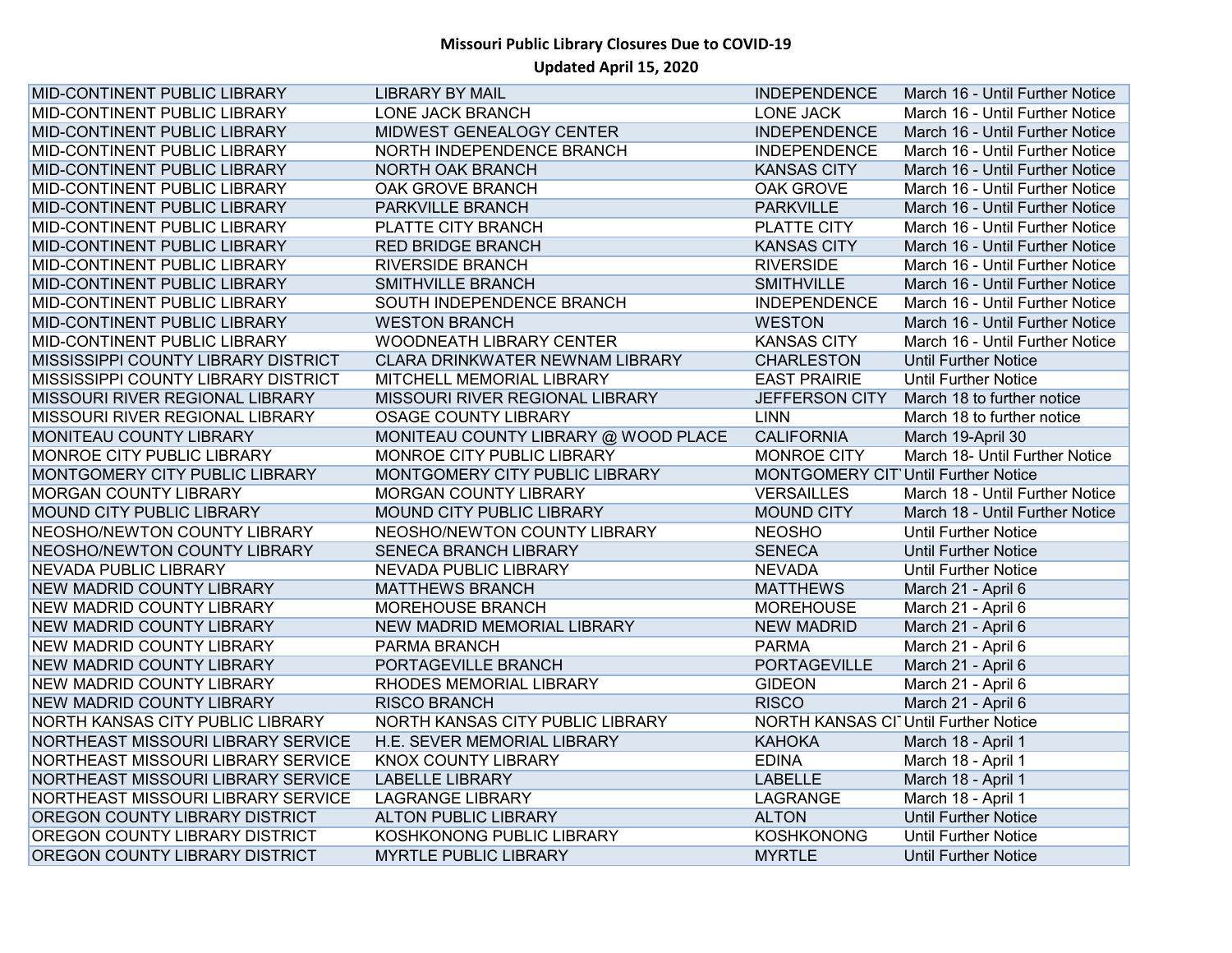| OREGON COUNTY LIBRARY DISTRICT                              | <b>THAYER PUBLIC LIBRARY</b>                                                   | <b>THAYER</b>                        | <b>Until Further Notice</b>     |
|-------------------------------------------------------------|--------------------------------------------------------------------------------|--------------------------------------|---------------------------------|
| OREGON COUNTY LIBRARY DISTRICT                              | THOMASVILLE PUBLIC LIBRARY                                                     | <b>BIRCH TREE</b>                    | <b>Until Further Notice</b>     |
| <b>OZARK REGIONAL LIBRARY</b>                               | <b>ANNAPOLIS BRANCH</b>                                                        | <b>ANNAPOLIS</b>                     | <b>Until Further Notice</b>     |
| <b>OZARK REGIONAL LIBRARY</b>                               | <b>FREDERICKTOWN BRANCH</b>                                                    | FREDERICKTOWN Until Further Notice   |                                 |
| <b>OZARK REGIONAL LIBRARY</b>                               | <b>OZARK REGIONAL LIBRARY</b>                                                  | <b>IRONTON</b>                       | <b>Until Further Notice</b>     |
| <b>OZARK REGIONAL LIBRARY</b>                               | <b>VIBURNUM BRANCH</b>                                                         | <b>VIBURNUM</b>                      | <b>Until Further Notice</b>     |
| <b>PARK HILLS PUBLIC LIBRARY</b>                            | PARK HILLS PUBLIC LIBRARY                                                      | <b>PARK HILLS</b>                    | <b>Until Further Notice</b>     |
| PIEDMONT PUBLIC LIBRARY                                     | PIEDMONT PUBLIC LIBRARY                                                        | <b>PIEDMONT</b>                      | March 19 - April 30             |
| <b>POLK COUNTY LIBRARY</b>                                  | <b>HUMANSVILLE BRANCH</b>                                                      | <b>HUMANSVILLE</b>                   | <b>Until Further Notice</b>     |
| POLK COUNTY LIBRARY                                         | POLK COUNTY LIBRARY                                                            | <b>BOLIVAR</b>                       | <b>Until Further Notice</b>     |
| POLK COUNTY LIBRARY                                         | <b>FAIR PLAY BRANCH</b>                                                        | <b>FAIR PLAY</b>                     | <b>Until Further Notice</b>     |
| POLK COUNTY LIBRARY                                         | <b>MORRISVILLE BRANCH</b>                                                      | <b>MORRISVALLE</b>                   | <b>Until Further Notice</b>     |
|                                                             | POPLAR BLUFF MUNICIPAL LIBRARY DISTRIC POPLAR BLUFF MUNICIPAL LIBRARY DISTRICT | POPLAR BLUFF                         | March 20 - Until Further Notice |
| POWELL MEMORIAL LIBRARY                                     | POWELL MEMORIAL LIBRARY                                                        | <b>TROY</b>                          | May 18- Until Further Notice    |
| PULASKI COUNTY LIBRARY DISTRICT                             | <b>CROCKER LIBRARY</b>                                                         | <b>CROCKER</b>                       | <b>Until Further Notice</b>     |
| PULASKI COUNTY LIBRARY DISTRICT                             | <b>RICHLAND LIBRARY</b>                                                        | <b>RICHLAND</b>                      | <b>Until Further Notice</b>     |
| PULASKI COUNTY LIBRARY DISTRICT                             | <b>WAYNESVILLE LIBRARY</b>                                                     | <b>WAYNESVILLE</b>                   | <b>Until Further Notice</b>     |
| PUTNAM COUNTY PUBLIC LIBRARY                                | PUTNAM COUNTY PUBLIC LIBRARY                                                   | <b>UNIONVILLE</b>                    | March 20 - Until Further Notice |
| <b>PUXICO PUBLIC LIBRARY</b>                                | PUXICO PUBLIC LIBRARY                                                          | <b>PUXICO</b>                        | March 20 - Until Further Notice |
| <b>RALLS COUNTY LIBRARY</b>                                 | RALLS COUNTY LIBRARY                                                           | <b>CENTER</b>                        | March 19 - Until Futher Notice  |
| <b>RAY COUNTY LIBRARY</b>                                   | <b>RAY COUNTY LIBRARY</b>                                                      | <b>RICHMOND</b>                      | Until Further Notice            |
| REYNOLDS COUNTY LIBRARY DISTRICT                            | <b>BUNKER LIBRARY</b>                                                          | <b>BUNKER</b>                        | March 19 - Until Futher Notice  |
| REYNOLDS COUNTY LIBRARY DISTRICT                            | <b>CENTERVILLE LIBRARY</b>                                                     | <b>CENTERVILLE</b>                   | March 19 - Until Futher Notice  |
| <b>REYNOLDS COUNTY LIBRARY DISTRICT</b>                     | <b>ELLINGTON LIBRARY</b>                                                       | <b>ELLINGTON</b>                     | March 19 - Until Futher Notice  |
| <b>REYNOLDS COUNTY LIBRARY DISTRICT</b>                     | <b>LESTERVILLE LIBRARY</b>                                                     | <b>LESTERVILLE</b>                   | March 19 - Until Futher Notice  |
| <b>REYNOLDS COUNTY LIBRARY DISTRICT</b>                     | <b>OATES LIBRARY</b>                                                           | <b>BLACK</b>                         | March 19 - Until Futher Notice  |
| RICH HILL MEMORIAL LIBRARY                                  | RICH HILL MEMORIAL LIBRARY                                                     | <b>RICH HILL</b>                     | <b>March 18-23</b>              |
| RICHMOND HEIGHTS MEMORIAL LIBRARY                           | RICHMOND HEIGHTS MEMORIAL LIBRARY                                              | RICHMOND HEIGHT Until Further Notice |                                 |
| <b>RIVERSIDE REGIONAL LIBRARY</b>                           | <b>ALTENBURG BRANCH</b>                                                        | <b>ALTENBURG</b>                     | Until Further Notice            |
| <b>RIVERSIDE REGIONAL LIBRARY</b>                           | <b>BENTON BRANCH</b>                                                           | <b>BENTON</b>                        | <b>Until Further Notice</b>     |
| <b>RIVERSIDE REGIONAL LIBRARY</b>                           | <b>ORAN BRANCH</b>                                                             | <b>ORAN</b>                          | <b>Until Further Notice</b>     |
| <b>RIVERSIDE REGIONAL LIBRARY</b>                           | PERRYVILLE BRANCH                                                              | <b>PERRYVILLE</b>                    | <b>Until Further Notice</b>     |
| <b>RIVERSIDE REGIONAL LIBRARY</b>                           | RIVERSIDE REGIONAL LIBRARY                                                     | <b>JACKSON</b>                       | Until Further Notice            |
| <b>RIVERSIDE REGIONAL LIBRARY</b>                           | <b>SCOTT CITY BRANCH</b>                                                       | <b>SCOTT CITY</b>                    | <b>Until Further Notice</b>     |
| <b>ROBERTSON MEMORIAL LIBRARY</b>                           | ROBERTSON MEMORIAL LIBRARY                                                     | <b>HIGGINSVILLE</b>                  | March 17 - April 30             |
| <b>ROCK HILL PUBLIC LIBRARY</b>                             | ROCK HILL PUBLIC LIBRARY                                                       | <b>ROCK HILL</b>                     | March 17-Until Further Notice   |
| <b>ROLLA PUBLIC LIBRARY</b>                                 | ROLLA PUBLIC LIBRARY                                                           | <b>ROLLA</b>                         | March 19-May 11                 |
| ROLLING HILLS CONSOLIDATED LIBRARY                          | ROLLING HILLS CONSOLIDATED LIBRARY                                             | ST. JOSEPH                           | March 19 - April 30             |
| ROLLING HILLS CONSOLIDATED LIBRARY                          | <b>SAVANNAH BRANCH</b>                                                         | <b>SAVANNAH</b>                      | March 19 - April 30             |
| SAINT CHARLES CITY-COUNTY LIBRARY DISTAUGUSTA BRANCH        |                                                                                | <b>AUGUSTA</b>                       | March 17 - April 27             |
| SAINT CHARLES CITY-COUNTY LIBRARY DIST BOONE'S TRAIL BRANCH |                                                                                | <b>NEW MELLE</b>                     | March 17 - April 27             |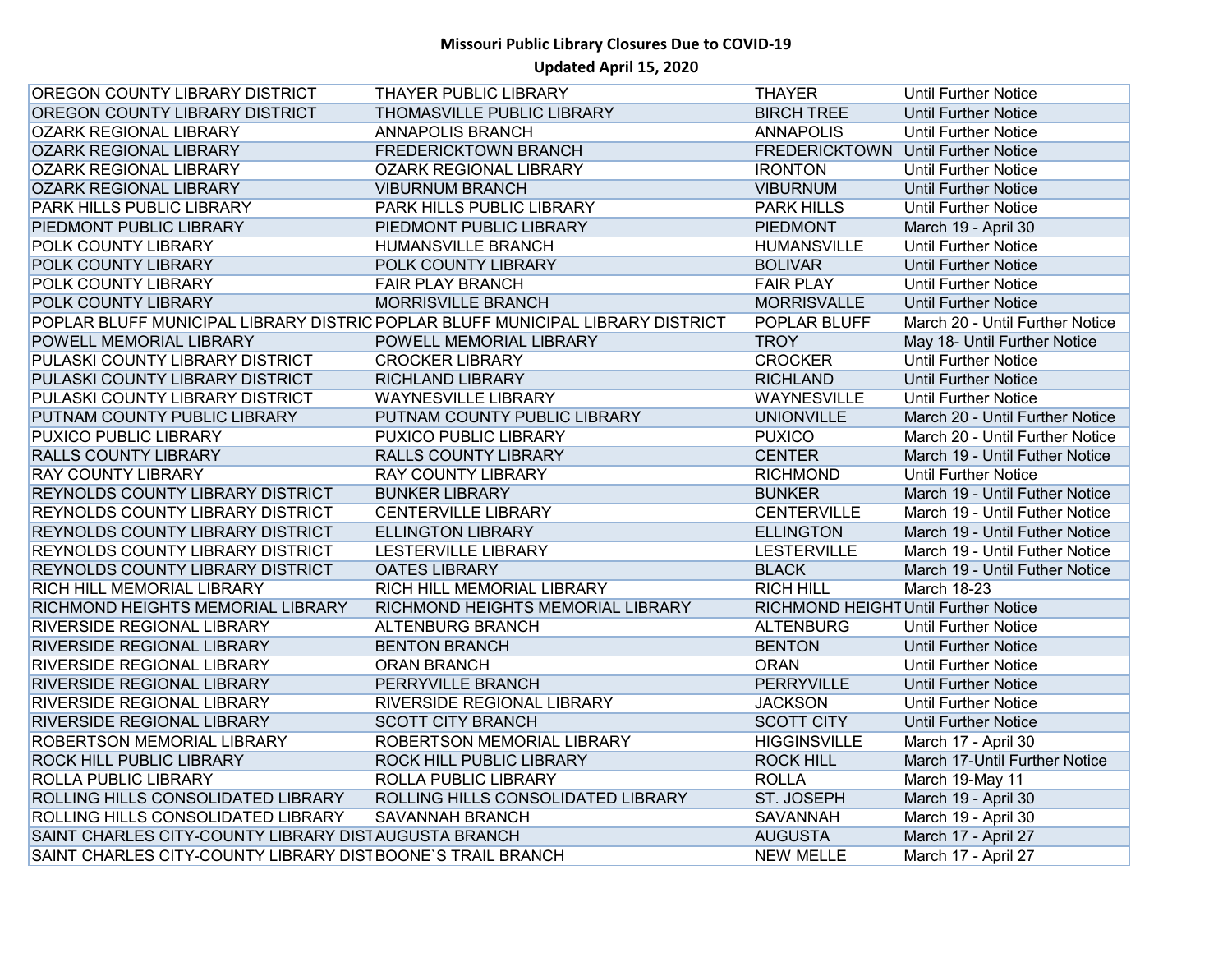| SAINT CHARLES CITY-COUNTY LIBRARY DIST CORPORATE PARKWAY BRANCH           |                                                  | WENTZVILLE                           | March 17 - April 27         |
|---------------------------------------------------------------------------|--------------------------------------------------|--------------------------------------|-----------------------------|
| SAINT CHARLES CITY-COUNTY LIBRARY DIST DEER RUN BRANCH                    |                                                  | <b>O'FALLON</b>                      | March 17 - April 27         |
| SAINT CHARLES CITY-COUNTY LIBRARY DISTKATHRYN-LINNEMANN BRANCH            |                                                  | <b>ST. CHARLES</b>                   | March 17 - April 27         |
| SAINT CHARLES CITY-COUNTY LIBRARY DISTKISKER ROAD BRANCH                  |                                                  | <b>ST. CHARLES</b>                   | March 17 - April 27         |
| SAINT CHARLES CITY-COUNTY LIBRARY DISTLIBRARY EXPRESS @ DISCOVERY VILLAGE |                                                  | WENTZVILLE                           | March 17 - April 27         |
| SAINT CHARLES CITY-COUNTY LIBRARY DISTLIBRARY EXPRESS @ WINGHAVEN         |                                                  | <b>O'FALLON</b>                      | March 17 - April 27         |
| SAINT CHARLES CITY-COUNTY LIBRARY DISTMCCLAY BRANCH                       |                                                  | <b>ST. CHARLES</b>                   | March 17 - April 27         |
| SAINT CHARLES CITY-COUNTY LIBRARY DIST MIDDENDORF-KREDELL BRANCH          |                                                  | <b>O'FALLON</b>                      | March 17 - April 27         |
| SAINT CHARLES CITY-COUNTY LIBRARY DISTPORTAGE DES SIOUX BRANCH            |                                                  | PORTAGE DES SIOI March 17 - April 27 |                             |
| SAINT CHARLES CITY-COUNTY LIBRARY DIST SPENCER ROAD BRANCH                |                                                  | ST. PETERS                           | March 17 - April 27         |
| SAINT CLAIR COUNTY LIBRARY                                                | <b>LOWRY CITY BRANCH</b>                         | <b>LOWRY CITY</b>                    | March 17-April 30           |
| SAINT CLAIR COUNTY LIBRARY                                                | SAINT CLAIR COUNTY LIBRARY                       | <b>OSCEOLA</b>                       | March 17 - April 30         |
| SAINT JOSEPH PUBLIC LIBRARY                                               | <b>CARNEGIE LIBRARY</b>                          | ST. JOSEPH                           | March 18 - April 30         |
| SAINT JOSEPH PUBLIC LIBRARY                                               | <b>DOWNTOWN LIBRARY</b>                          | ST. JOSEPH                           | March 18 - April 30         |
| <b>SAINT JOSEPH PUBLIC LIBRARY</b>                                        | <b>EAST HILLS LIBRARY</b>                        | ST. JOSEPH                           | March 18 - April 30         |
| SAINT JOSEPH PUBLIC LIBRARY                                               | <b>WASHINGTON PARK LIBRARY</b>                   | ST. JOSEPH                           | March 18 - April 30         |
| <b>SAINT LOUIS COUNTY LIBRARY</b>                                         | <b>BRIDGETON TRAILS BRANCH</b>                   | <b>BRIDGETON</b>                     | <b>Until Further Notice</b> |
| SAINT LOUIS COUNTY LIBRARY                                                | <b>CLIFF CAVE BRANCH</b>                         | ST. LOUIS                            | <b>Until Further Notice</b> |
| <b>SAINT LOUIS COUNTY LIBRARY</b>                                         | DANIEL BOONE BRANCH                              | <b>ELLISVILLE</b>                    | <b>Until Further Notice</b> |
| <b>SAINT LOUIS COUNTY LIBRARY</b>                                         | ERMSON TECHNOLOGY CENTER AT NATURAL BR ST. LOUIS |                                      | <b>Until Further Notice</b> |
| <b>SAINT LOUIS COUNTY LIBRARY</b>                                         | EUREKA HILLS BRANCH                              | <b>EUREKA</b>                        | <b>Until Further Notice</b> |
| <b>SAINT LOUIS COUNTY LIBRARY</b>                                         | FLORISSANT VALLEY BRANCH                         | <b>FLORISSANT</b>                    | <b>Until Further Notice</b> |
| <b>SAINT LOUIS COUNTY LIBRARY</b>                                         | <b>GRAND GLAIZE BRANCH</b>                       | <b>MANCHESTER</b>                    | <b>Until Further Notice</b> |
| SAINT LOUIS COUNTY LIBRARY                                                | <b>GRANT'S VIEW BRANCH</b>                       | ST. LOUIS                            | <b>Until Further Notice</b> |
| <b>SAINT LOUIS COUNTY LIBRARY</b>                                         | <b>HEADQUARTERS</b>                              | ST. LOUIS                            | <b>Until Further Notice</b> |
| SAINT LOUIS COUNTY LIBRARY                                                | <b>INDIAN TRAILS BRANCH</b>                      | <b>ST. LOUIS</b>                     | <b>Until Further Notice</b> |
| <b>SAINT LOUIS COUNTY LIBRARY</b>                                         | JAMESTOWN BLUFFS BRANCH                          | <b>FLORISSANT</b>                    | <b>Until Further Notice</b> |
| <b>SAINT LOUIS COUNTY LIBRARY</b>                                         | <b>LEWIS &amp; CLARK BRANCH</b>                  | ST. LOUIS                            | <b>Until Further Notice</b> |
| SAINT LOUIS COUNTY LIBRARY                                                | <b>MERAMEC VALLEY BRANCH</b>                     | <b>FENTON</b>                        | <b>Until Further Notice</b> |
| SAINT LOUIS COUNTY LIBRARY                                                | MID-COUNTY BRANCH                                | <b>CLAYTON</b>                       | <b>Until Further Notice</b> |
| <b>SAINT LOUIS COUNTY LIBRARY</b>                                         | NATURAL BRIDGE BRANCH                            | <b>ST. LOUIS</b>                     | <b>Until Further Notice</b> |
| SAINT LOUIS COUNTY LIBRARY                                                | OAK BEND BRANCH                                  | <b>ST. LOUIS</b>                     | <b>Until Further Notice</b> |
| <b>SAINT LOUIS COUNTY LIBRARY</b>                                         | PRAIRIE COMMONS BRANCH                           | <b>HAZELWOOD</b>                     | <b>Until Further Notice</b> |
| SAINT LOUIS COUNTY LIBRARY                                                | ROCK ROAD BRANCH                                 | ST. ANN                              | <b>Until Further Notice</b> |
| SAINT LOUIS COUNTY LIBRARY                                                | SAMUEL C. SACHS BRANCH                           | <b>CHESTERFIELD</b>                  | <b>Until Further Notice</b> |
| <b>SAINT LOUIS COUNTY LIBRARY</b>                                         | <b>THORNHILL BRANCH</b>                          | ST. LOUIS                            | <b>Until Further Notice</b> |
| <b>SAINT LOUIS COUNTY LIBRARY</b>                                         | <b>WEBER ROAD BRANCH</b>                         | <b>ST. LOUIS</b>                     | <b>Until Further Notice</b> |
| <b>SAINT LOUIS PUBLIC LIBRARY</b>                                         | <b>BADEN BRANCH</b>                              | ST. LOUIS                            | <b>Until Further Notice</b> |
| <b>SAINT LOUIS PUBLIC LIBRARY</b>                                         | <b>BARR BRANCH</b>                               | ST. LOUIS                            | <b>Until Further Notice</b> |
| SAINT LOUIS PUBLIC LIBRARY                                                | <b>BUDER BRANCH</b>                              | ST. LOUIS                            | <b>Until Further Notice</b> |
| <b>SAINT LOUIS PUBLIC LIBRARY</b>                                         | <b>CABANNE BRANCH</b>                            | ST. LOUIS                            | <b>Until Further Notice</b> |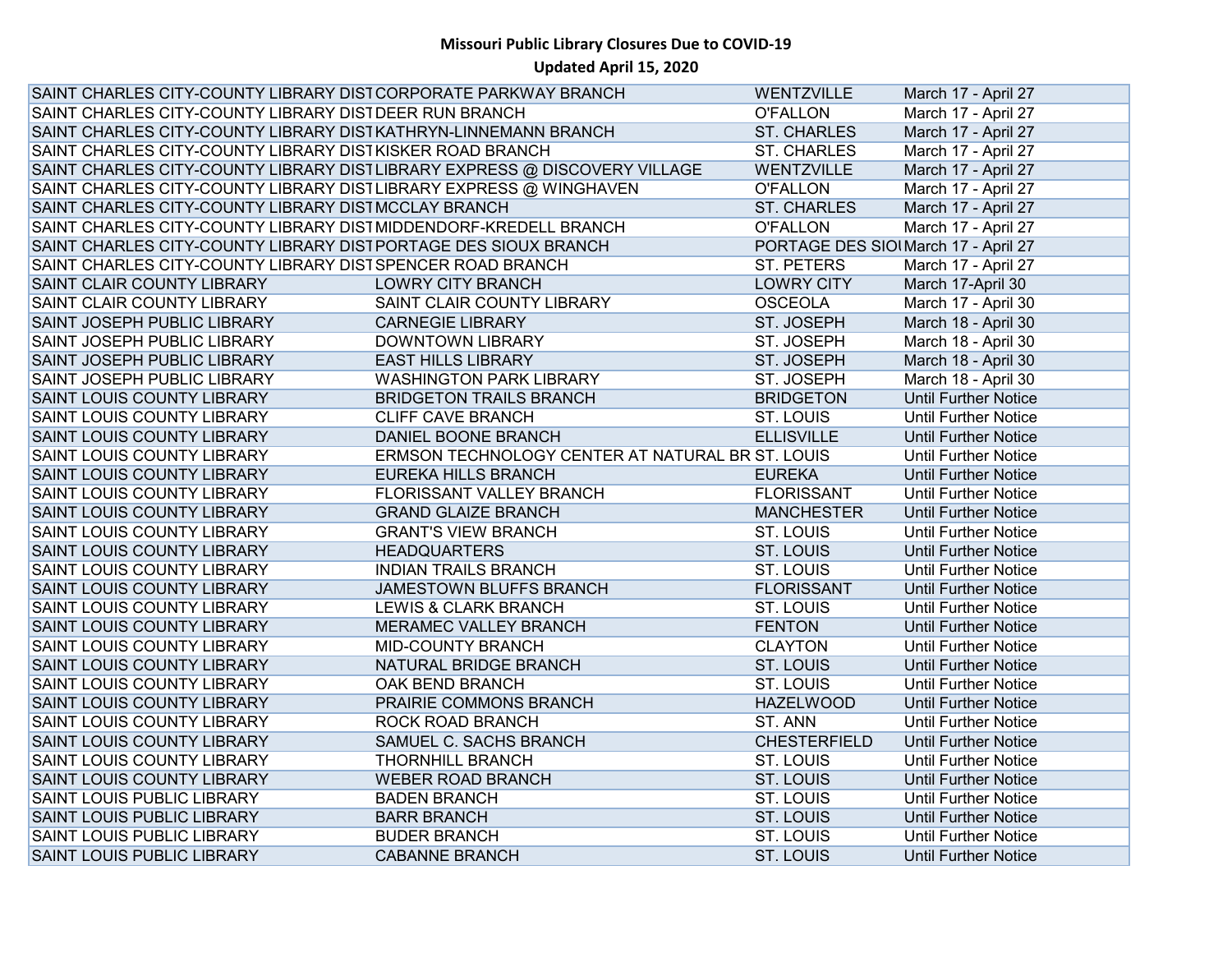| <b>SAINT LOUIS PUBLIC LIBRARY</b>                                    | <b>CARONDELET BRANCH</b>                                                  | <b>ST. LOUIS</b>     | <b>Until Further Notice</b>   |
|----------------------------------------------------------------------|---------------------------------------------------------------------------|----------------------|-------------------------------|
| <b>SAINT LOUIS PUBLIC LIBRARY</b>                                    | <b>CARPENTER BRANCH</b>                                                   | ST. LOUIS            | <b>Until Further Notice</b>   |
| <b>SAINT LOUIS PUBLIC LIBRARY</b>                                    | <b>CENTRAL EXPRESS</b>                                                    | <b>ST. LOUIS</b>     | <b>Until Further Notice</b>   |
| <b>SAINT LOUIS PUBLIC LIBRARY</b>                                    | <b>CENTRAL LIBRARY</b>                                                    | <b>ST. LOUIS</b>     | <b>Until Further Notice</b>   |
| <b>SAINT LOUIS PUBLIC LIBRARY</b>                                    | <b>CHARING CROSS BRANCH</b>                                               | ST. LOUIS            | <b>Until Further Notice</b>   |
| <b>SAINT LOUIS PUBLIC LIBRARY</b>                                    | <b>COMPTON LIBRARY</b>                                                    | <b>ST. LOUIS</b>     | <b>Until Further Notice</b>   |
| <b>SAINT LOUIS PUBLIC LIBRARY</b>                                    | <b>DIVOLL BRANCH</b>                                                      | <b>ST. LOUIS</b>     | <b>Until Further Notice</b>   |
| <b>SAINT LOUIS PUBLIC LIBRARY</b>                                    | <b>JULIA DAVIS BRANCH</b>                                                 | ST. LOUIS            | <b>Until Further Notice</b>   |
| <b>SAINT LOUIS PUBLIC LIBRARY</b>                                    | <b>KINGSHIGHWAY BRANCH</b>                                                | <b>ST. LOUIS</b>     | <b>Until Further Notice</b>   |
| <b>SAINT LOUIS PUBLIC LIBRARY</b>                                    | <b>MACHACEK BRANCH</b>                                                    | ST. LOUIS            | <b>Until Further Notice</b>   |
| <b>SAINT LOUIS PUBLIC LIBRARY</b>                                    | MARKETPLACE BRANCH                                                        | ST. LOUIS            | <b>Until Further Notice</b>   |
| <b>SAINT LOUIS PUBLIC LIBRARY</b>                                    | <b>SCHLAFLY BRANCH</b>                                                    | <b>ST. LOUIS</b>     | <b>Until Further Notice</b>   |
| <b>SAINT LOUIS PUBLIC LIBRARY</b>                                    | <b>WALNUT PARK BRANCH</b>                                                 | ST. LOUIS            | <b>Until Further Notice</b>   |
| SAINTE GENEVIEVE COUNTY LIBRARY                                      | SAINTE GENEVIEVE COUNTY LIBRARY                                           | <b>STE GENEVIEVE</b> | March 18 - May 15             |
| SAINTE GENEVIEVE COUNTY LIBRARY                                      | <b>BLOOMSDALE BRANCH</b>                                                  | <b>BLOOMSDALE</b>    | March 18 - May 15             |
| <b>SALEM PUBLIC LIBRARY</b>                                          | <b>SALEM PUBLIC LIBRARY</b>                                               | <b>SALEM</b>         | March 20-Until Further Notice |
| <b>SARCOXIE PUBLIC LIBRARY</b>                                       | SARCOXIE PUBLIC LIBRARY                                                   | <b>SARCOXIE</b>      | March 27 - May 1              |
| <b>SCENIC REGIONAL LIBRARY</b>                                       | <b>ST. CLAIR BRANCH</b>                                                   | <b>ST. CLAIR</b>     | March 18-May 26               |
| <b>SCENIC REGIONAL LIBRARY</b>                                       | <b>HERMANN BRANCH</b>                                                     | <b>HERMANN</b>       | March 18-May 26               |
| <b>SCENIC REGIONAL LIBRARY</b>                                       | <b>NEW HAVEN BRANCH</b>                                                   | <b>NEW HAVEN</b>     | March 18-May 26               |
| <b>SCENIC REGIONAL LIBRARY</b>                                       | <b>OWENSVILLE BRANCH</b>                                                  | OWENSVILLE           | March 18-May 26               |
| <b>SCENIC REGIONAL LIBRARY</b>                                       | PACIFIC BRANCH                                                            | <b>PACIFIC</b>       | March 18-May 26               |
| <b>SCENIC REGIONAL LIBRARY</b>                                       | <b>UNION BRANCH</b>                                                       | <b>UNION</b>         | March 18-May 26               |
| <b>SCENIC REGIONAL LIBRARY</b>                                       | <b>WARREN COUNTY BRANCH</b>                                               | <b>WARRENTON</b>     | March 18-May 26               |
| <b>SCENIC REGIONAL LIBRARY</b>                                       | <b>SULLIVAN BRANCH</b>                                                    | <b>SULLIVAN</b>      | March 18-May 26               |
| <b>SCENIC REGIONAL LIBRARY</b>                                       | <b>WRIGHT CITY BRANCH</b>                                                 | <b>WRIGHT CITY</b>   | March 18-May 26               |
| <b>SCHUYLER COUNTY LIBRARY DISTRICT</b>                              | SCHUYLER COUNTY LIBRARY DISTRICT                                          | LANCASTER            | <b>Until Further Notice</b>   |
| <b>SCOTLAND COUNTY MEMORIAL LIBRARY</b>                              | SCOTLAND COUNTY MEMORIAL LIBRARY                                          | <b>MEMPHIS</b>       | March 18-Until Further Notice |
| <b>SEDALIA PUBLIC LIBRARY</b>                                        | <b>SEDALIA PUBLIC LIBRARY</b>                                             | <b>SEDALIA</b>       | <b>Until Further Notice</b>   |
| <b>SEYMOUR COMMUNITY LIBRARY</b>                                     | SEYMOUR COMMUNITY LIBRARY                                                 | <b>SEYMOUR</b>       | <b>Until Further Notice</b>   |
| <b>SIKESTON PUBLIC LIBRARY</b>                                       | SIKESTON PUBLIC LIBRARY                                                   | <b>SIKESTON</b>      | March 18 - April 30           |
| SPRINGFIELD-GREENE COUNTY LIBRARY DISASH GROVE BRANCH LIBRARY        |                                                                           | <b>ASH GROVE</b>     | March 17 - April 24           |
|                                                                      | SPRINGFIELD-GREENE COUNTY LIBRARY DIS SCHWEITZER BRENTWOOD BRANCH LIBRARY | <b>SPRINGFIELD</b>   | March 17 - April 24           |
| SPRINGFIELD-GREENE COUNTY LIBRARY DIS FAIR GROVE BRANCH LIBRARY      |                                                                           | <b>FAIR GROVE</b>    | March 17 - April 24           |
| SPRINGFIELD-GREENE COUNTY LIBRARY DISMIDTOWN CARNEGIE BRANCH LIBRARY |                                                                           | <b>SPRINGFIELD</b>   | March 17 - April 24           |
| SPRINGFIELD-GREENE COUNTY LIBRARY DISPARK CENTRAL BRANCH LIBRARY     |                                                                           | <b>SPRINGFIELD</b>   | March 17 - April 24           |
| SPRINGFIELD-GREENE COUNTY LIBRARY DIS REPUBLIC BRANCH LIBRARY        |                                                                           | <b>REPUBLIC</b>      | March 17 - April 24           |
| SPRINGFIELD-GREENE COUNTY LIBRARY DIS STRAFFORD BRANCH LIBRARY       |                                                                           | <b>STRAFFORD</b>     | March 17 - April 24           |
| SPRINGFIELD-GREENE COUNTY LIBRARY DISTHE LIBRARY CENTER              |                                                                           | <b>SPRINGFIELD</b>   | March 17 - April 24           |
| SPRINGFIELD-GREENE COUNTY LIBRARY DISLIBRARY EXPRESS WEST            |                                                                           | <b>SPRINGFIELD</b>   | March 17 - April 24           |
| SPRINGFIELD-GREENE COUNTY LIBRARY DISTHE LIBRARY STATION             |                                                                           | <b>SPRINGFIELD</b>   | March 17 - April 24           |